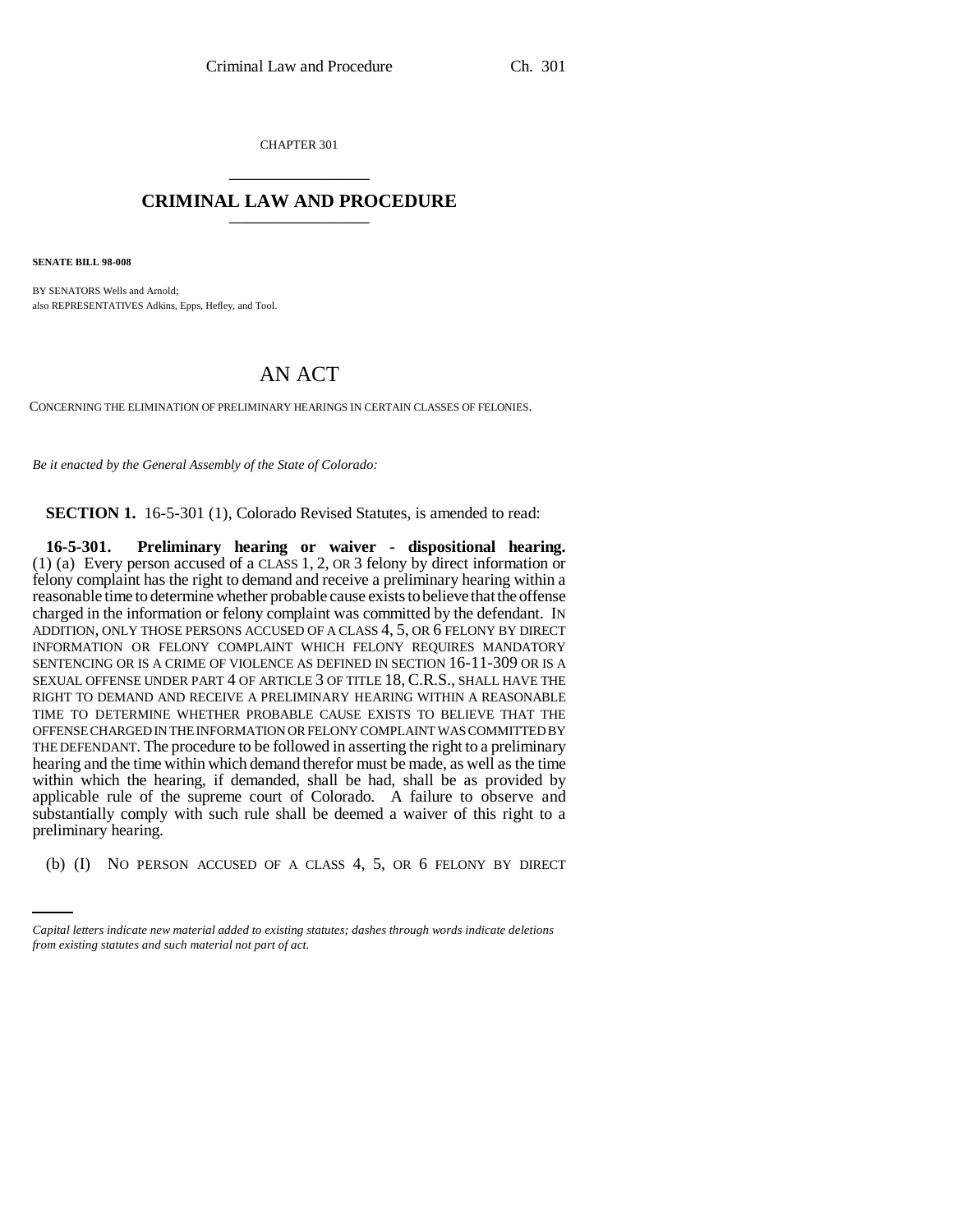## Ch. 301 Criminal Law and Procedure

INFORMATION OR FELONY COMPLAINT, EXCEPT THOSE WHICH REQUIRE MANDATORY SENTENCING OR WHICH ARE CRIMES OF VIOLENCE AS DEFINED IN SECTION 16-11-309 OR WHICH ARE SEXUAL OFFENSES UNDER PART 4 OF ARTICLE 3 OF TITLE 18, C.R.S., SHALL HAVE THE RIGHT TO DEMAND OR RECEIVE A PRELIMINARY HEARING; EXCEPT THAT SUCH PERSON SHALL PARTICIPATE IN A DISPOSITIONAL HEARING FOR THE PURPOSES OF CASE EVALUATION AND POTENTIAL RESOLUTION.

(II) ANY DEFENDANT ACCUSED OF A CLASS 4, 5, OR 6 FELONY WHO IS NOT OTHERWISE ENTITLED TO A PRELIMINARY HEARING PURSUANT TO SUBPARAGRAPH (I) OF THIS PARAGRAPH (b), MAY DEMAND AND SHALL RECEIVE A PRELIMINARY HEARING WITHIN A REASONABLE TIME PURSUANT TO PARAGRAPH (a) OF THIS SUBSECTION (1), IF THE DEFENDANT IS IN CUSTODY; EXCEPT THAT, UPON MOTION OF EITHER PARTY, THE COURT SHALL VACATE THE PRELIMINARY HEARING IF THERE IS A REASONABLE SHOWING THAT THE DEFENDANT HAS BEEN RELEASED FROM CUSTODY PRIOR TO THE PRELIMINARY HEARING.

(III) THE CHIEF JUSTICE OF THE COLORADO SUPREME COURT IS ENCOURAGED TO PROMULGATE RULES DEFINING THE TERM "DISPOSITIONAL HEARING" FOR PURPOSES OF THIS PARAGRAPH (b), SECTION 18-1-404(2),C.R.S., AND SECTION 19-2-705 (1.5), C.R.S.

**SECTION 2.** 18-1-404, Colorado Revised Statutes, is amended to read:

**18-1-404. Preliminary hearing or waiver - dispositional hearing.** (1) Every person accused of a CLASS 1, 2, OR 3 felony by direct information or felony complaint has the right to demand and receive a preliminary hearing within a reasonable time to determine whether probable cause exists to believe that the offense charged in the information has been committed by the defendant. IN ADDITION, ONLY THOSE PERSONS ACCUSED OF A CLASS 4,5, OR 6 FELONY BY DIRECT INFORMATION OR FELONY COMPLAINT WHICH FELONY REQUIRES MANDATORY SENTENCING OR IS A CRIME OF VIOLENCE AS DEFINED IN SECTION 16-11-309,C.R.S., OR IS A SEXUAL OFFENSE UNDER PART 4 OF ARTICLE 3 OF THIS TITLE, SHALL HAVE THE RIGHT TO DEMAND AND RECEIVE A PRELIMINARY HEARING WITHIN A REASONABLE TIME TO DETERMINE WHETHER PROBABLE CAUSE EXISTS TO BELIEVE THAT THE OFFENSE CHARGED IN THE INFORMATION OR FELONY COMPLAINT WAS COMMITTED BY THE DEFENDANT. The procedure to be followed in asserting the right to a preliminary hearing, and the time within which demand therefor must be made, as well as the time within which the hearing, if demanded, shall be had, shall be as provided by rule of the supreme court of the state of Colorado. A failure to observe and substantially comply with such rule is a waiver of the right to a preliminary hearing.

(2) (a) NO PERSON ACCUSED OF A CLASS 4, 5, OR 6 FELONY BY DIRECT INFORMATION OR FELONY COMPLAINT, EXCEPT THOSE WHICH REQUIRE MANDATORY SENTENCING OR WHICH ARE CRIMES OF VIOLENCE AS DEFINED IN SECTION 16-11-309, C.R.S., OR WHICH ARE SEXUAL OFFENSES UNDER PART 4 OF ARTICLE 3 OF THIS TITLE, SHALL HAVE THE RIGHT TO DEMAND OR RECEIVE A PRELIMINARY HEARING; EXCEPT THAT SUCH PERSON SHALL PARTICIPATE IN A DISPOSITIONAL HEARING FOR THE PURPOSES OF CASE EVALUATION AND POTENTIAL RESOLUTION.

(b) ANY DEFENDANT ACCUSED OF A CLASS 4, 5, OR 6 FELONY WHO IS NOT OTHERWISE ENTITLED TO A PRELIMINARY HEARING PURSUANT TO PARAGRAPH (a) OF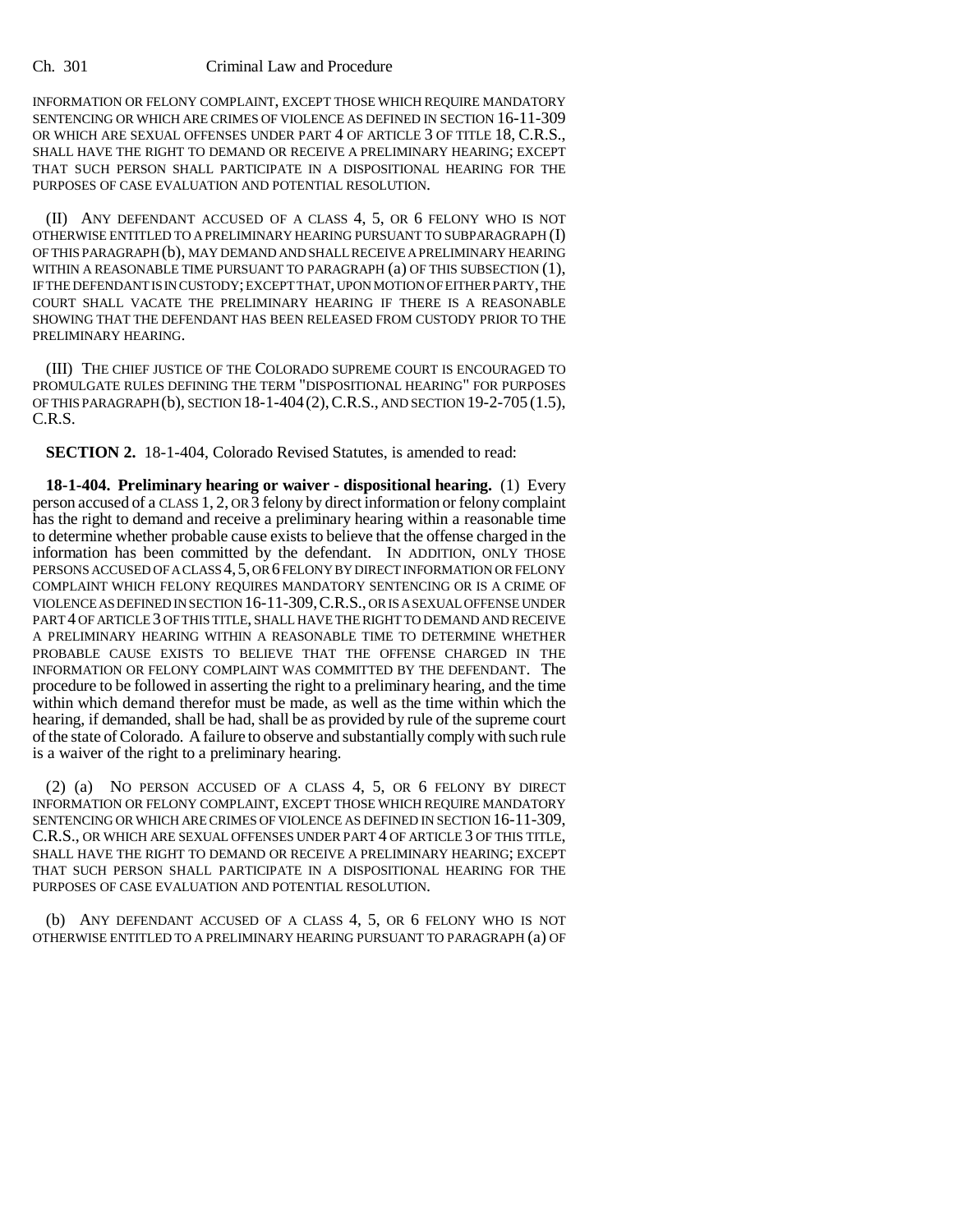THIS SUBSECTION (2), MAY DEMAND AND SHALL RECEIVE A PRELIMINARY HEARING WITHIN A REASONABLE TIME PURSUANT TO SUBSECTION (1) OF THIS SECTION, IF THE DEFENDANT IS IN CUSTODY; EXCEPT THAT, UPON MOTION OF EITHER PARTY, THE COURT SHALL VACATE THE PRELIMINARY HEARING IF THERE IS A REASONABLE SHOWING THAT THE DEFENDANT HAS BEEN RELEASED FROM CUSTODY PRIOR TO THE PRELIMINARY HEARING.

**SECTION 3.** The introductory portion to 19-2-705 (1), Colorado Revised Statutes, is amended, and the said 19-2-705 is further amended BY THE ADDITION OF A NEW SUBSECTION, to read:

**19-2-705. Preliminary hearing - dispositional hearing.** (1) The district attorney or a juvenile who is accused in a petition of a delinquent act that constitutes a CLASS 1, 2, OR 3 felony may demand and receive a preliminary hearing to determine if there is probable cause to believe that the delinquent act alleged in the petition was committed by the juvenile. IN ADDITION, THE DISTRICT ATTORNEY OR A JUVENILE WHO IS ACCUSED IN A PETITION OF ONLY THOSE DELINQUENT ACTS THAT CONSTITUTE CLASS 4, 5, OR 6 FELONIES WHICH FELONIES REQUIRE MANDATORY SENTENCING OR WHICH CONSTITUTE CRIMES OF VIOLENCE AS DEFINED IN SECTION 16-11-309, C.R.S., OR WHICH CONSTITUTE SEXUAL OFFENSES UNDER PART 4 OF ARTICLE 3 OF TITLE 18, C.R.S., MAY DEMAND AND RECEIVE A PRELIMINARY HEARING TO DETERMINE IF THERE IS PROBABLE CAUSE TO BELIEVE THAT THE DELINQUENT ACT ALLEGED IN THE PETITION WAS COMMITTED BY THE JUVENILE. A preliminary hearing may be heard by a judge of the juvenile court or by a magistrate and shall be conducted as follows:

(1.5) (a) THE DISTRICT ATTORNEY AND THE JUVENILE WHO IS ACCUSED IN A PETITION OF A DELINQUENT ACT THAT CONSTITUTES A CLASS 4, 5, OR 6 FELONY, EXCEPT THOSE THAT REQUIRE MANDATORY SENTENCING OR WHICH CONSTITUTE CRIMES OF VIOLENCE AS DEFINED IN SECTION 16-11-309, C.R.S., OR WHICH CONSTITUTE SEXUAL OFFENSES UNDER PART 4 OF ARTICLE 3 OF TITLE 18, C.R.S., SHALL NOT HAVE THE RIGHT TO DEMAND OR RECEIVE A PRELIMINARY HEARING BUT SHALL PARTICIPATE IN A DISPOSITIONAL HEARING FOR THE PURPOSES OF CASE EVALUATION AND POTENTIAL RESOLUTION. SUCH DISPOSITIONAL HEARING MAY BE HEARD BY A JUDGE OF THE JUVENILE COURT OR BY A MAGISTRATE.

(b) ANY JUVENILE ACCUSED OF A CLASS 4, 5, OR 6 FELONY WHO IS NOT OTHERWISE ENTITLED TO A PRELIMINARY HEARING PURSUANT TO PARAGRAPH (a) OF THIS SUBSECTION (1.5), MAY DEMAND AND SHALL RECEIVE A PRELIMINARY HEARING WITHIN A REASONABLE TIME PURSUANT TO SUBSECTION (1) OF THIS SECTION, IF THE JUVENILE IS IN CUSTODY; EXCEPT THAT, UPON MOTION OF EITHER PARTY, THE COURT SHALL VACATE THE PRELIMINARY HEARING IF THERE IS A REASONABLE SHOWING THAT THE JUVENILE HAS BEEN RELEASED FROM CUSTODY PRIOR TO THE PRELIMINARY HEARING.

**SECTION 4.** 13-6-106 (1) (b), Colorado Revised Statutes, is amended to read:

**13-6-106. Original criminal jurisdiction.** (1) The county court shall have concurrent original jurisdiction with the district court in the following criminal matters:

(b) The issuance of warrants, the conduct of preliminary examinations, THE